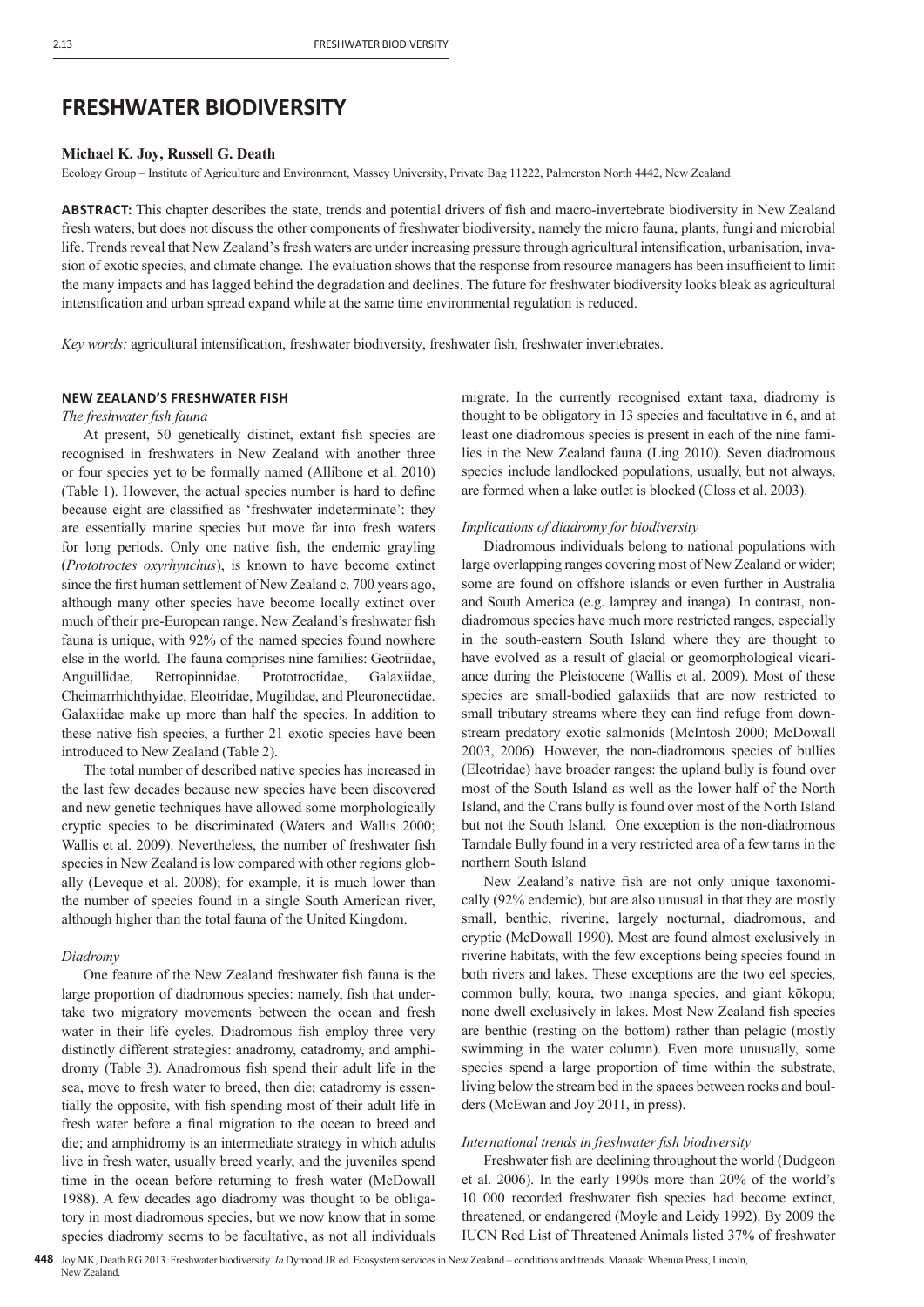| ۰,<br>۰,<br>the contract of the contract of |  |
|---------------------------------------------|--|
|---------------------------------------------|--|

| Family      | <b>Formal</b> name                               | Common name                                | <b>Threat</b><br>classification (2010) | Endemic/<br>Indigenous | <b>Diadromous</b> | Landlocked<br>populations | <b>Usual</b><br>habitat |
|-------------|--------------------------------------------------|--------------------------------------------|----------------------------------------|------------------------|-------------------|---------------------------|-------------------------|
| Anguillidae | Anguilla australis<br>schmidtii                  | Shortfin eel                               | Not threatened                         | Indigenous             | Cat               | Never                     | Stream/<br>wetland      |
|             | Anguilla dieffenbachii                           | Longfin eel                                | Declining                              | Endemic                | Cat               | Never                     | Stream/lake             |
|             | Anguilla reinhardtii                             | Australian longfin<br>eel                  | Coloniser                              | Indigenous             | Cat               | Never                     | Stream                  |
| Eleotridae  | Gobiomorphus alpinus                             | Tarndale bully                             | Naturally<br>Uncommon                  | Endemic                | No                | N/A                       | Lake                    |
|             | Gobiomorphus basalis                             | Crans bully                                | Not threatened                         | Endemic                | N <sub>0</sub>    | N/A                       | Stream                  |
|             | Gobiomorphus breviceps                           | Upland bully                               | Not threatened                         | Endemic                | No                | N/A                       | Stream                  |
|             | Gobiomorphus cotidianus                          | Common bully                               | Not threatened                         | Endemic                | Amp               | Often                     | Stream/lake             |
|             | Gobiomorphus gobioides                           | Giant bully                                | Not threatened                         | Endemic                | Amp               | Never                     | Stream                  |
|             | Gobiomorphus hubbsi                              | Bluegill bully                             | Declining                              | Endemic                | Amp               | Never                     | Stream                  |
|             | Gobiomorphus huttoni                             | Redfin bully                               | Declining                              | Endemic                | Amp               | Never                     | Stream                  |
| Galaxiidae  | Galaxias aff.<br>paucispondylus<br>"Manuherikia" | Alpine galaxias<br>(Manuherikia)           | Nationally<br>Endangered               | Endemic                | No                | Never                     | Stream                  |
|             | Galaxias aff.<br>paucispondylus<br>"Southland"   | Alpine galaxias<br>(Southland)             | Not threatened                         | Endemic                | No                | Never                     | Stream                  |
|             | Galaxias "Northern sp."                          | Possible new<br>non-diadromous<br>galaxias | Naturally<br>Uncommon                  | Endemic                | No                | Never                     | Stream                  |
|             | Galaxias "Southern sp."                          | Possible new<br>non-diadromous<br>galaxias | Not threatened                         | Endemic                | No                | Never                     | Stream                  |
|             | Galaxias "Teviot"                                | Possible new<br>non-diadromous<br>galaxias | Nationally critical                    | Endemic                | No                | Never                     | Stream                  |
|             | Galaxias aff. cobitinis<br>"Waitaki"             | Waitaki Lowland<br>longjaw galaxias        | Nationally critical                    | Endemic                | No                | Never                     | Stream                  |
|             | Galaxias aff.<br>gollumoides"Nevis"              | Smeagol galaxias                           | Nationally<br>vulnerable               | Endemic                | No                | Never                     | Stream                  |
|             | Galaxias aff. prognathus<br>(Waitaki)            | Upland longjaw<br>galaxias (Waitaki)       | Nationally<br>vulnerable               | Endemic                | No                | Never                     | Stream                  |
|             | Galaxias anomalus                                | Roundhead<br>galaxias                      | Nationally<br>vulnerable               | Endemic                | No                | N/A                       | Stream                  |
|             | Galaxias argenteus                               | Giant kokopu                               | Declining                              | Endemic                | Amp               | Occasional                | Stream/lake             |
|             | Galaxias brevipinnis                             | Koaro                                      | Declining                              | Indigenous             | Amp               | Often                     | Stream/lake             |
|             | Galaxias cobitinis                               | Kakanui Lowland<br>longjaw galaxias        | Nationally critical                    | Endemic                | No                | N/A                       | Stream                  |
|             | Galaxias depressiceps                            | Taieri Flathead<br>galaxias                | Not threatened                         | Endemic                | No                | N/A                       | Stream                  |
|             | Galaxias divergens                               | Dwarf galaxias                             | Declining                              | Endemic                | No                | N/A                       | Stream                  |
|             | Galaxias eldoni                                  | Eldon's galaxias                           | Nationally<br>vulnerable               | Endemic                | No                | N/A                       | Stream                  |
|             | Galaxias fasciatus                               | Banded kokopu                              | Not threatened                         | Endemic                | Amp               | Occasional                | Stream/lake             |
|             | Galaxias gollumoides                             | Gollum galaxias                            | Declining                              | Endemic                | No                | N/A                       | Stream                  |
|             | Galaxias gracilis                                | Dwarf inanga                               | Naturally uncommon                     | Endemic                | No                | N/A                       | Lake                    |
|             | Galaxias macronasus                              | Bignose galaxias                           | Nationally<br>vulnerable               | Endemic                | N <sub>0</sub>    | N/A                       | Stream                  |
|             | Galaxias maculatus                               | Inanga                                     | Declining                              | Indigenous             | Cat               | Rarely                    | Stream/lake             |
|             | Galaxias paucispondylus                          | Alpine galaxias<br>(Canterbury)            | Not threatened                         | Endemic                | N <sub>0</sub>    | N/A                       | Stream                  |
|             | Galaxias postvectis                              | Shortjaw kokopu                            | Declining                              | Endemic                | No                | Occasional                | Stream                  |

**TABLE 1** Native freshwater fishes in New Zealand, including migratory status and threat classification. Cat = catadromy; Amp = amphidromy (Allibone et al. 2010; McDowall 2010).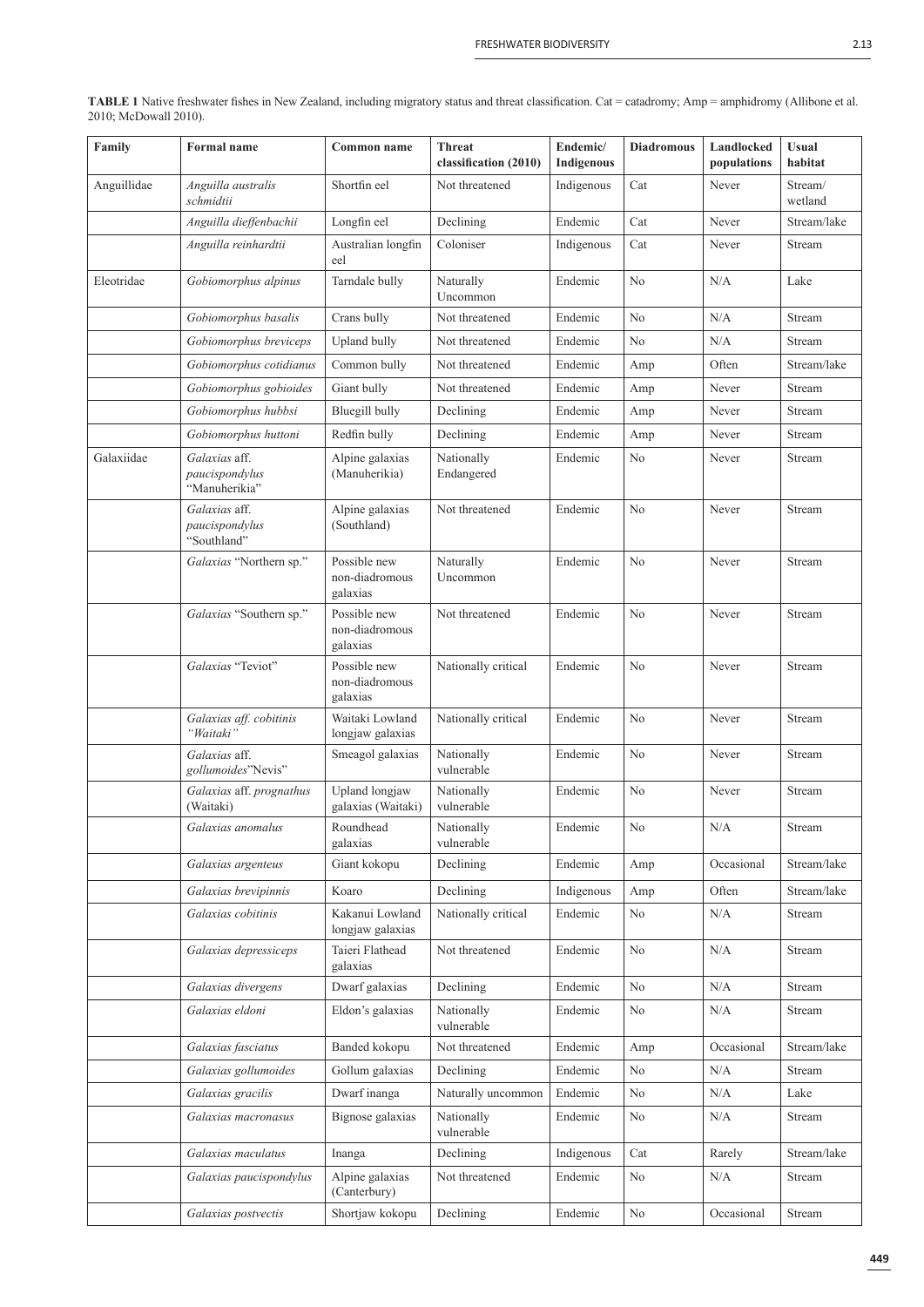|                | Galaxias prognathus                 | Upland longjaw<br>galaxias<br>(Canterbury) | Nationally<br>vulnerable | Endemic    | No             | N/A   | Stream                            |
|----------------|-------------------------------------|--------------------------------------------|--------------------------|------------|----------------|-------|-----------------------------------|
|                | Galaxias pullus                     | Dusky galaxias                             | Nationally<br>endangered | Endemic    | No             | N/A   | Stream                            |
|                | Galaxias sp.                        | Dune lakes<br>galaxias                     | Naturally uncommon       | Endemic    | N <sub>o</sub> | N/A   | Lake                              |
|                | Galaxias sp. D./Clutha<br>flat-head | Clutha flat-head<br>galaxias               | Nationally<br>vulnerable | Endemic    | N <sub>o</sub> | N/A   | Stream                            |
|                | Galaxias vulgaris                   | Canterbury<br>galaxias                     | Not threatened           | Endemic    | N <sub>o</sub> | N/A   | Stream                            |
| Geotriidae     | Geotria australis                   | Lamprey                                    | Declining                | Indigenous | Yes            | Never | Stream                            |
| Neochanna      | Neochanna apoda                     | Brown mudfish                              | Declining                | Endemic    | No             | N/A   | Wetland                           |
|                | Neochanna burrowsius                | Canterbury<br>mudfish                      | Nationally<br>endangered | Endemic    | N <sub>o</sub> | N/A   | Wetland                           |
|                | Neochanna diversus                  | Black mudfish                              | Relictual                | Endemic    | No             | N/A   | Wetland                           |
|                | Neochanna heleios                   | Northland mudfish                          | Nationally<br>vulnerable | Endemic    | N <sub>0</sub> | N/A   | Wetland                           |
|                | Neochanna rekohua                   | Chatham Island<br>mudfish                  | Naturally uncommon       | Endemic    | No             | N/A   | Lake                              |
| Pinguipedidae  | Cheimarrichthys fosteri             | Torrentfish                                | Declining                | Endemic    | Yes            | Never | Stream                            |
| Pleuronectidae | Rhombosolea retiaria                | <b>Black flounder</b>                      | Not threatened           | Endemic    | Yes            | Never | Estuaries<br>and lowland<br>lakes |
| Retropinidae   | Prototroctes oxyrhynchus            | Grayling                                   | Extinct                  | Indigenous | Yes            | Never | Stream                            |
|                | Retropinna retropinna               | Common smelt                               | Not threatened           | Endemic    | Yes            | Often | Stream/lake                       |
|                | Stokellia anisodon                  | Stokells smelt                             | Naturally uncommon       | Endemic    | Yes            | Never | Stream                            |
| Mugilidae      | Aldrichetta forsteri                | Yelloweyed<br>mullet                       | Not threatened           | Indigenous | N <sub>o</sub> | N/A   | Lowland<br>streams                |
|                | Mugil cephalus                      | Grey mullet                                | Not threatened           | Indigenous | N <sub>0</sub> | N/A   | Lowland<br>streams                |
| Tripterygiidae | Grahamina nigripenne                | Estuarine triplefin                        | Not threatened           | Endemic    | N <sub>0</sub> | N/A   | Estuaries                         |
| Gobiidae       | Gobiopterus semivestitus            | Glass goby                                 | Coloniser                | Indigenous | N <sub>0</sub> | N/A   | Lowland<br>streams                |
| Microdesmidae  | Parioglossus marginalis             | Goby                                       | Coloniser                | Indigenous | N <sub>0</sub> | N/A   | Lowland<br>streams                |

**TABLE 2** Exotic fish species established in New Zealand

| Common name        | <b>Formal</b> name         |
|--------------------|----------------------------|
| Atlantic salmon    | Salmo salar                |
| Bridled goby       | Arenigobius bifrenatus     |
| Brook char         | Salvelinus fontinalus      |
| <b>Brown trout</b> | Salmo trutta               |
| Catfish            | Ameiurus nebulosus         |
| Caudo              | Phallocerus caudimaculatus |
| Chinook salmon     | Oncorhynchus tshawytscha   |
| Gambusia           | Gambusia affinis           |
| Goldfish           | Carassius auratus          |
| Guppy              | Poecilia reticulata        |
| Grass carp         | Ctenophoryngodon idella    |
| Koi carp           | Cyprinus carpio            |
| Lake char/mackinaw | Salvelinus namaycush       |
| Orfe               | Leuciscus idus             |
| Perch              | Perca fluviatilis          |
| Rainbow trout      | Oncorhynchus mykiss        |

| Rudd           | Scardinius erythrophthalmus |
|----------------|-----------------------------|
| Sailfin molly  | Poecilia latipinna          |
| Sockeye salmon | Oncorhynchus nerka          |
| Swordtail      | Xiphophorus helleri         |
| Tench          | Tinca tinca                 |

fish species as extinct or threatened. While alarming, these figures undoubtedly underestimate the true extent of decline because available data on freshwater biodiversity are meagre, and when biodiversity is declining the data inevitably lag behind actual range restrictions and extinctions. Furthermore, extinction debt causes an additional lag. Extinction debt describes the situation where species, particularly the long-lived ones, survive initial environmental impacts but lack of recruitment means extinction of remaining populations is inevitable (Jackson and Sax 2010).

Even disregarding the likely underestimation of declines, where national data are available the trend is ominous. In South Africa, 63% of freshwater fish were listed as threatened or endangered; in Europe, 42%; in Iran, 22% (Moyle and Leidy 1992). In the United States, 37% of freshwater fish species are threatened or have become extinct (Master et al. 1998) and 3.7% of freshwater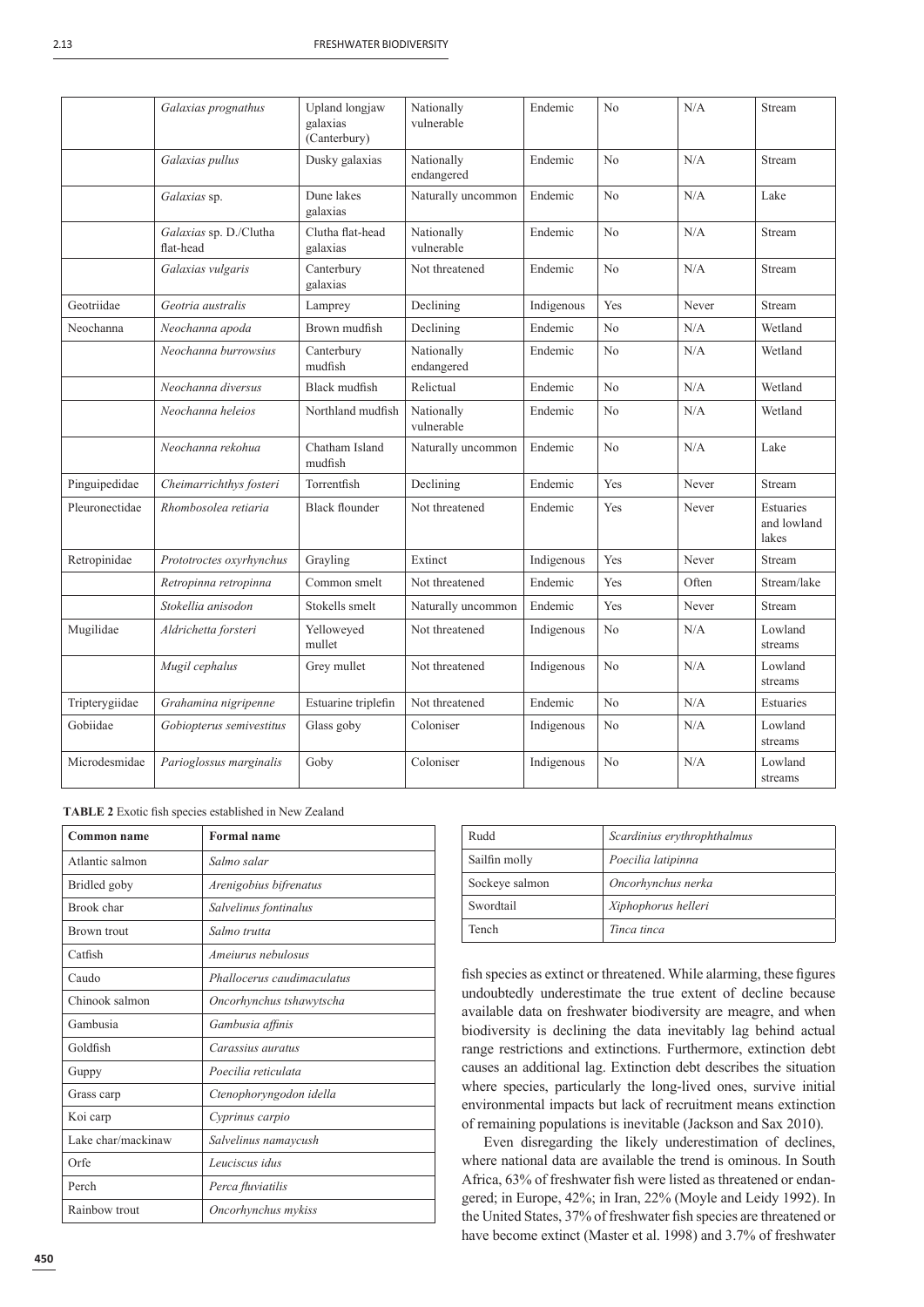TABLE 3 Freshwater fish species, their migratory strategy and prevalence in the New Zealand Freshwater Fish Database (flowing waters), and Mann–Kendall trend test score. Species not found in all time classes and thus not included in temporal analyses have no Mann–Kendall statistic (bold denotes introduced species; + denotes facultative migratory status).

| Common name              | Scientific name             | <b>Migratory strategy</b> | Prevalence (%) | <b>Mann-Kendall score</b> | <b>Adjusted P-value</b>  |
|--------------------------|-----------------------------|---------------------------|----------------|---------------------------|--------------------------|
| Lamprey                  | Geotria australis           | Anadromous                | 1.73           | $-54$                     | 0.00                     |
| <b>Black flounder</b>    | Rhombosolea retiaria        | Amphidromous              | 0.83           | $-54$                     | 0.00                     |
| Torrentfish              | Cheimarrichthys fosteri     | Amphidromous              | 6.68           | $-50$                     | 0.00                     |
| <b>Brown trout</b>       | Salmo trutta                | Anadromous+               | 21.99          | $-48$                     | 0.00                     |
| Common bully             | Gobiomorphus cotidianus     | Amphidromous+             | 15.71          | $-48$                     | 0.00                     |
| <b>Bluegill bully</b>    | Gobiomorphus hubbsi         | Amphidromous              | 3.18           | $-48$                     | 0.00                     |
| Koaro                    | Galaxias brevipinnis        | Amphidromous+             | 8.06           | $-45$                     | 0.03                     |
| Common smelt             | Retropinna retropinna       | Anadromous+               | 3.87           | $-42$                     | 0.03                     |
| Longfin eel              | Anguilla dieffenbachii      | Catadromous               | 35.92          | $-39$                     | 0.05                     |
| Yelloweye mullet         | Aldrichetta forsteri        | Marine                    | 0.85           | $-35$                     | 0.10                     |
| Giant kokopu             | Galaxias argenteus          | Amphidromous+             | 3.16           | $-32$                     | 0.13                     |
| Redfin bully             | Gobiomorphus huttoni        | Amphidromous              | 13.16          | $-30$                     | 0.16                     |
| Shortfin eel             | Anguilla australis          | Catadromous               | 18.02          | $-25$                     | 0.21                     |
| Catfish                  | Ameiurus nebulosus          | Non-migratory             | 0.75           | $-25$                     | 0.21                     |
| <b>Rainbow trout</b>     | Oncorhynchus mykiss         | Anadromous+               | 5.95           | $-20$                     | 0.34                     |
| Dwarf galaxias           | Galaxias cobitinis          | Non-migratory             | 1.77           | $-20$                     | 0.34                     |
| Shortjaw kokopu          | Galaxias postvectis         | Amphidromous+             | 2.14           | $-17$                     | 0.43                     |
| Canterbury galaxias      | Galaxias vulgaris           | Non-migratory             | 2.17           | $-12$                     | 0.62                     |
| Giant bully              | Gobiomorphus gobioides      | Amphidromous              | 1.57           | $-3$                      | 0.94                     |
| Goldfish                 | Carassius auratus           | Non-migratory             | 2.1            | $-2$                      | 0.95                     |
| Inanga                   | Galaxias maculatus          | Catadromous+              | 10.88          | $\overline{4}$            | 0.92                     |
| Perch                    | Perca fluviatilis           | Non-migratory             | 1.29           | 8                         | 0.76                     |
| <b>Upland bully</b>      | Gobiomorphus breviceps      | Non-migratory             | 10.91          | 10                        | 0.69                     |
| Banded kokopu            | Galaxias fasciatus          | Amphidromous+             | 11.58          | 26                        | 0.23                     |
| Alpine galaxias          | Galaxias paucispondylus     | Non-migratory             | 1.53           | 26                        | 0.23                     |
| Gambusia                 | Gambusia affinis            | Non-migratory             | 2.64           | 33                        | 0.12                     |
| Crans bully              | Gobiomorphus basalis        | Non-migratory             | 3.89           | $\overline{\phantom{a}}$  |                          |
| <b>Rudd</b>              | Scardinius erythrophthalmus | Non-migratory             | 0.86           | L,                        |                          |
| Flathead galaxias        | Galaxias divergens          | Non-migratory             | 0.74           | $\overline{\phantom{a}}$  |                          |
| Gollum galaxias          | Galaxias gollumoides        | Non-migratory             | 0.60           | $\overline{\phantom{a}}$  | $\overline{\phantom{m}}$ |
| Koi carp                 | Cyprinus carpio             | Non-migratory             | 0.45           | $\overline{a}$            |                          |
| <b>Tench</b>             | Tinca tinca                 | Non-migratory             | 0.38           | $\overline{\phantom{a}}$  | ÷                        |
| Upland longjaw galaxias  | Galaxias prognathus         | Non-migratory             | 0.34           | $\overline{\phantom{a}}$  | $\overline{a}$           |
| Grey mullet              | Mugil cephalus              | Marine                    | 0.24           | $\overline{\phantom{a}}$  |                          |
| Grass carp               | Ctenopharyngodon idella     | Non-migratory             | 0.19           | $\overline{\phantom{a}}$  | -                        |
| Australian longfin eel   | Anguilla reinhardtii        | Catadromous               | 0.07           | $\overline{\phantom{a}}$  | -                        |
| Tarndale bully           | Gobiomorphus alpinus        | Non-migratory             | 0.02           | $\overline{a}$            | $\overline{a}$           |
| Lowland longjaw galaxias | Galaxias depressiceps       | Non-migratory             | 0.01           |                           |                          |

species are projected to become extinct in North America each decade. Sadly, this rate of decline is nearly five times higher than that of terrestrial animals (Ricciardi and Rasmussen 1999).

## *New Zealand trends in freshwater fish biodiversity*

New Zealand's record of threatened species is one of the world's worst: 68% of all native fish species are listed as threatened. Nationally, fish abundance and diversity have been declining for at least the last century but this has accelerated over

the last 40 years (Figure 1). While only one species, the grayling (see above), has become extinct, the range and abundance of most species has declined. This can be seen from the increase in the number of species listed as threatened over the last 20 years, with the proviso that the criteria for threat rankings change over time and data for the listings inevitably lag behind actual declines. In 1992 the New Zealand Department of Conservation (DOC) recorded 10 species as threatened; by 2002 that number had risen to 16 species (4 were classified as acutely threatened,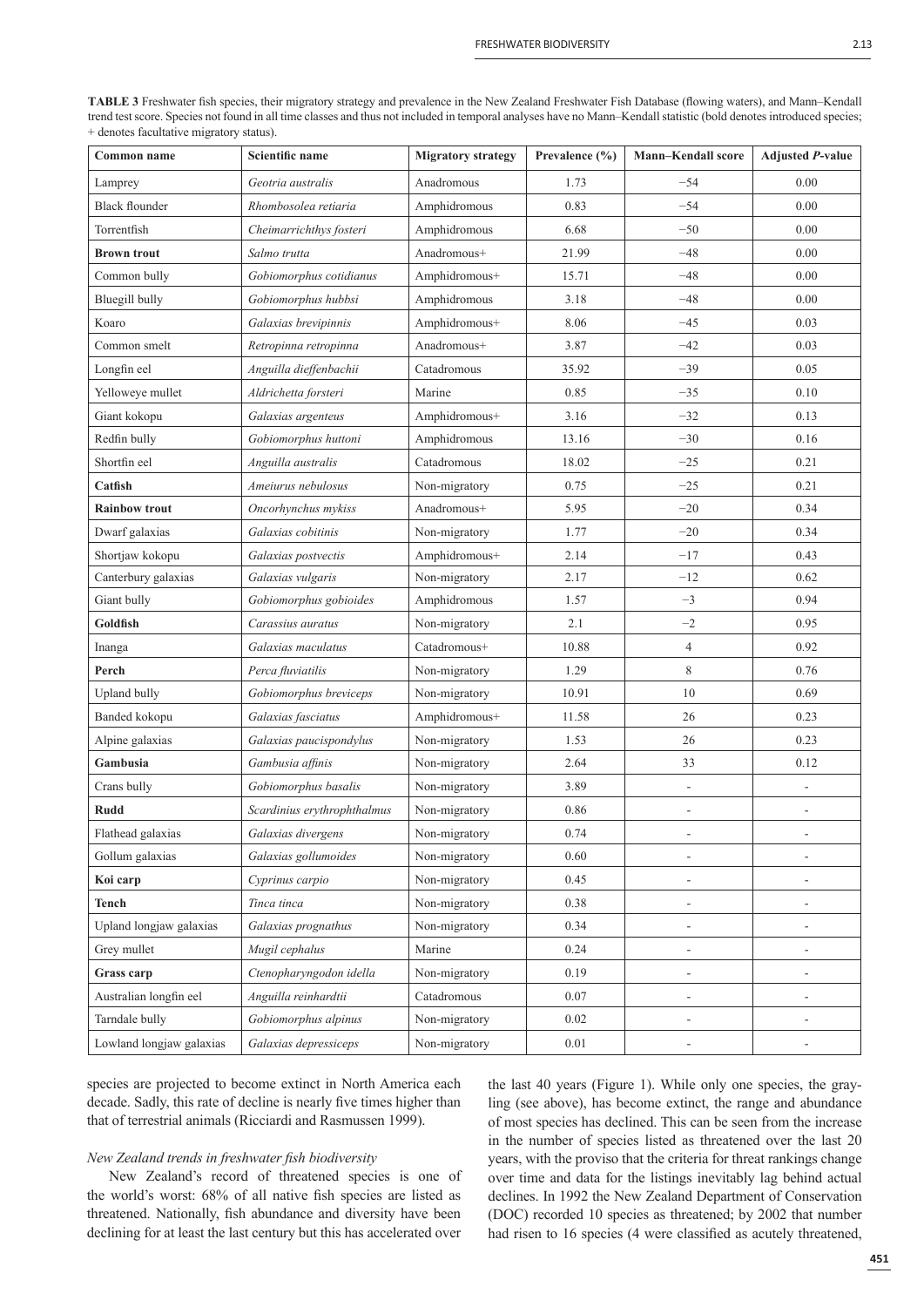



**FIGURE 1** Average decadal IBI (Index of Biotic Integrity; Joy and Death 2004) score for all sites (number of sites inside bars, whiskers = standard error). The higher the score, the healthier the ecosystem.

12 as chronically threatened, 4 as at risk, and 5 as data deficient) (Hitchmough 2002). Three years later, in 2005, 24 species were listed as threatened (6 were listed as acutely threatened, 14 as chronically threatened, 4 as at risk, and 5 as data deficient) (Hitchmough et al. 2007). In 2007 a new threat classification scheme was established (Townsend et al. 2008) using a reduced set of categories but retaining the key threat descriptors from previous classifications. Under this new system 68% of all extant native taxa and 76% of all non-diadromous taxa are considered



of the state of freshwater fish assemblages; it is used to assess the health of freshwater ecosystems, with high IBI values indicating healthier systems than those with low IBI values. The IBI has been applied to a large database of freshwater fish distribution, collected throughout New Zealand over the last 40 years, to summarise temporal and land-use trends in freshwater health for the Ministry for the Environment (Joy 2009).

TABLE 4. Results of regression analyses for all sites and land cover classes using IBI scores for years and decades. Trend is significant if P-value is less than  $0.05$  (ns = not significant)

| <b>REC</b> land-use class | Direction of change | Number of sites | All years  |            | <b>Decades</b> |           |
|---------------------------|---------------------|-----------------|------------|------------|----------------|-----------|
|                           |                     |                 | $F$ -value | $P$ -value | <i>F-value</i> | $P-value$ |
| All sites                 | Negative            | 22545           | 191.2      | 0.0001     | 223.7          | 0.0001    |
| Pasture                   | Negative            | 9931            | 92.0       | 0.0001     | 118.4          | 0.0001    |
| Tussock                   | Negative            | 2805            | 21.1       | 0.0001     | 38.83          | 0.0001    |
| Indigenous                | Positive            | 5529            | 41.5       | 0.0001     | 24.7           | 0.0001    |
| Urban                     | Negative            | 1157            | 29.6       | 0.0001     | 19.9           | 0.001     |
| Scrub                     | Negative/ns         | 1193            | 3.9        | 0.047      | 1.21           | 0.27      |
| Exotic                    | ns                  | 1318            | 2.4        | 0.13       | 0.09           | 0.77      |

threatened or at risk (1 species is listed as extinct, 1 as nationally critical, 2 as nationally endangered, 3 as nationally vulnerable, 1 as in serious decline and 13 as in gradual decline, 2 as sparse, 4 as range restricted, and 3 as data deficient) (Allibone et al. 2010).

To assess and visualise trends in the status of New Zealand freshwater fish species over the last 40 years, we analysed fish distribution data from the New Zealand Freshwater Fish Database (NZFFDB). This database is maintained by New Zealand's National Institute of Water and Atmospheric Research (NIWA) (McDowall and Richardson 1983; McDowall 1991); it contains more than 30 000 records of fish distribution, beginning in 1901, and is continuously updated. We analysed more than 22 000 records of presence and absence of 38 species found in flowing waters for the period January 1970 to December 2009. Individual species trends were analysed by comparing the proportions of sites containing each species over time. To compare changes in fish communities rather than just individual species we used an index of biotic integrity (IBI) adapted for New Zealand (Joy and Death 2004). The IBI is a robust and internationally used measure

## *Freshwater fi sh biodiversity land-cover relationships*

The IBI revealed clear relationships between fish assemblages in catchments under different land-cover or land-use types (Figure 2). The average fish IBI score was significantly higher for the least-modified indigenous forest and scrub sites than for the other land-cover classes, and the score for tussock was significantly lower than for all other land-cover classes. Pasture sites had the next lowest scores but did not differ significantly from urban, exotic and non-vegetated (bare land) sites.

## *Freshwater fish community trends*

Trend analysis of the IBI scores clearly shows the decline in fish communities at all sites over the last four decades (Table 4). To assess which of the land-cover classes contributed to this decline the different classes were analysed separately. IBI scores for indigenous forest sites increased significantly for both years and decades, but decreased significantly in pasture sites. Sites covered in scrub did not change over decades but declined between years. IBI scores in urban sites declined over the four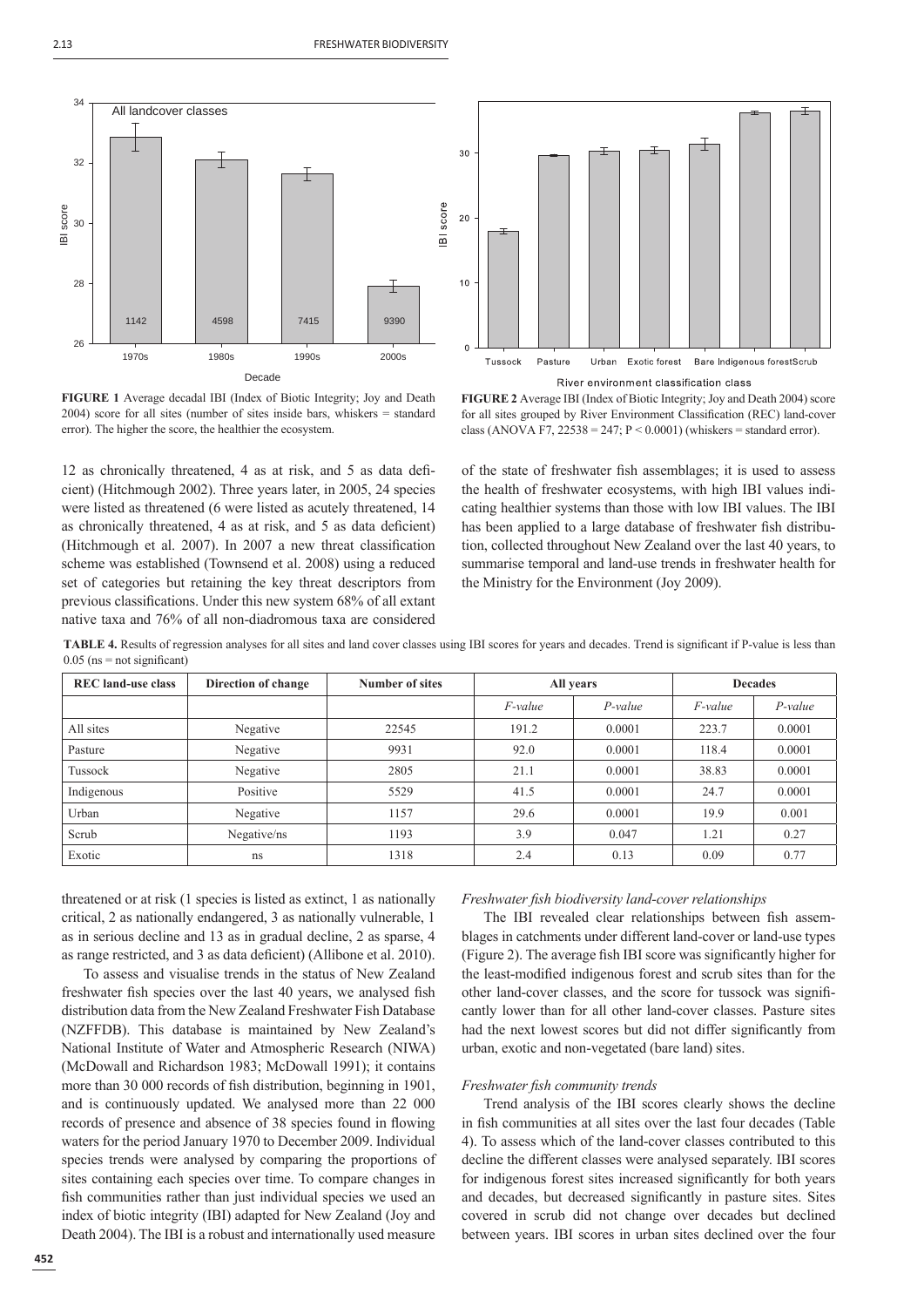**TABLE 5** Freshwater invertebrates recognised with a conservation threat status by the Department of Conservation in 2001 (McGuinness, 2001), 2005 (C Mc-Guinness, pers. comm.) and current review (N Grainger, pers. comm.)

| 2001                   |                          |                        |                          |                    |                       |                     |                   |                |
|------------------------|--------------------------|------------------------|--------------------------|--------------------|-----------------------|---------------------|-------------------|----------------|
|                        | Nationally<br>critical   | Sparse                 | Range<br>restricted      | Data<br>deficient  | Total                 |                     |                   |                |
| Mollusca               |                          |                        | 14                       | $\overline{4}$     | 18                    |                     |                   |                |
| Polychaeta             |                          | $\mathbf{1}$           | $\mathbf{1}$             |                    | $\sqrt{2}$            |                     |                   |                |
| Nematoda               |                          |                        |                          | $\mathbf{1}$       | $\mathbf{1}$          |                     |                   |                |
| Ephemeroptera          |                          |                        | $\mathfrak{Z}$           | 6                  | $\overline{9}$        |                     |                   |                |
| Trichoptera            | $\overline{4}$           | $\overline{2}$         | 19                       | 10                 | 35                    |                     |                   |                |
| Notostraca             |                          | $\mathbf{1}$           |                          |                    | $\mathbf{1}$          |                     |                   |                |
| Amphipoda              |                          | $\mathbf{1}$           |                          |                    | $\mathbf{1}$          |                     |                   |                |
| Isopoda                |                          | $\mathbf{1}$           | $\mathbf{1}$             |                    | $\sqrt{2}$            |                     |                   |                |
|                        | $\overline{4}$           | $\sqrt{6}$             | 38                       | 21                 | 69                    |                     |                   |                |
| 2005                   |                          |                        |                          |                    |                       |                     |                   |                |
|                        | Nationally<br>endangered | Nationally<br>critical | Nationally<br>vulnerable | Gradual<br>decline | Sparse                | Range<br>restricted | Data<br>deficient | Total          |
| Platyhelminthes        |                          |                        |                          |                    | $\sqrt{2}$            |                     |                   | $\sqrt{2}$     |
| Mollusca               |                          | $\mathbf{1}$           |                          | $\mathbf{1}$       |                       | 59                  | 3                 | 64             |
| Polychaeta             |                          |                        |                          |                    | $\mathbf{1}$          | $\mathbf{1}$        |                   | $\sqrt{2}$     |
| Nematoda               |                          |                        |                          |                    |                       |                     | $\mathbf{1}$      | $\mathbf{1}$   |
| Ephemeroptera          |                          |                        |                          |                    | $\mathbf{1}$          | $\overline{4}$      | $\overline{4}$    | $\overline{9}$ |
| Plecoptera             |                          |                        |                          |                    |                       | $\mathbf{1}$        |                   | $\mathbf{1}$   |
| Coleoptera             |                          | $\sqrt{2}$             |                          |                    |                       |                     |                   | $\sqrt{2}$     |
| Diptera                |                          |                        |                          |                    |                       | $\mathbf{1}$        | $\mathbf{1}$      | $\sqrt{2}$     |
| Trichoptera            | $\sqrt{2}$               | $\,$ $\,$              | $\mathbf{1}$             |                    | $\mathfrak{Z}$        | 18                  | 9                 | 41             |
| Notostraca             |                          |                        |                          |                    | $\mathbf{1}$          |                     |                   | $\mathbf{1}$   |
| Amphipoda              |                          |                        |                          |                    | $\mathbf{1}$          |                     |                   | $\mathbf{1}$   |
| Isopoda                |                          |                        |                          |                    | $\mathbf{1}$          | $\mathbf{1}$        | 8                 | $10\,$         |
| Decapoda               |                          |                        |                          | $\sqrt{2}$         | $\mathbf{1}$          |                     |                   | $\mathfrak{Z}$ |
|                        | $\sqrt{2}$               | 11                     | $\mathbf{1}$             | $\mathfrak{Z}$     | 11                    | 85                  | 26                | 139            |
| 2010                   |                          |                        |                          |                    |                       |                     |                   |                |
|                        | Nationally<br>endangered | Nationally<br>critical | Nationally<br>vulnerable | Declining          | Naturally<br>uncommon | Data<br>deficient   | Total             |                |
| Platyhelminthes        |                          |                        | $\,1\,$                  | $\mathbf{1}$       |                       |                     | $\sqrt{2}$        |                |
| Mollusca               | $\,1$                    | 14                     | $\,1\,$                  | $\sqrt{2}$         | $25\,$                | 23                  | 66                |                |
| Polychaeta             |                          |                        |                          |                    | $\,1$                 | $\,1\,$             | $2\,$             |                |
| Ephemeroptera          |                          | $\,1$                  | $\mathbf{1}$             |                    | $\overline{3}$        | $31\,$              | 36                |                |
| Plecoptera             |                          | $21\,$                 |                          |                    | $10\,$                | $15\,$              | $46\,$            |                |
| Zygoptera (Damselfly)  |                          | $\,1$                  |                          |                    |                       |                     | $\,1$             |                |
| Anisoptera (Dragonfly) |                          |                        |                          |                    | $\,1$                 |                     | $\,1$             |                |
| Coleoptera             | $\,1$                    | $\overline{c}$         |                          |                    | $\overline{3}$        |                     | 6                 |                |
| Diptera                |                          | $\mathbf{1}$           |                          |                    | $\sqrt{2}$            |                     | $\overline{3}$    |                |
| Trichoptera            | $\overline{4}$           | 14                     | 15                       |                    | 37                    | $22\,$              | 92                |                |
| Notostraca             |                          |                        |                          |                    | $\,1$                 |                     | $\,1$             |                |
| Conchostraca           |                          | $\,1$                  |                          |                    |                       |                     | $\,1$             |                |
| Cladocera              |                          |                        |                          | $\,1\,$            |                       |                     | $\mathbf{1}$      |                |
| Amphipoda              |                          | $\sqrt{2}$             |                          |                    | $10\,$                | $10\,$              | $22\,$            |                |
| Isopoda                |                          | $\,1$                  |                          |                    | $\mathfrak{Z}$        | $\boldsymbol{7}$    | $11\,$            |                |
| Decapoda               |                          |                        |                          | $\sqrt{2}$         | $\mathbf{1}$          | $\mathbf{1}$        | $\overline{4}$    |                |
|                        | $\sqrt{6}$               | $58\,$                 | $18\,$                   | $\sqrt{6}$         | $\ensuremath{97}$     | $110\,$             | 295               |                |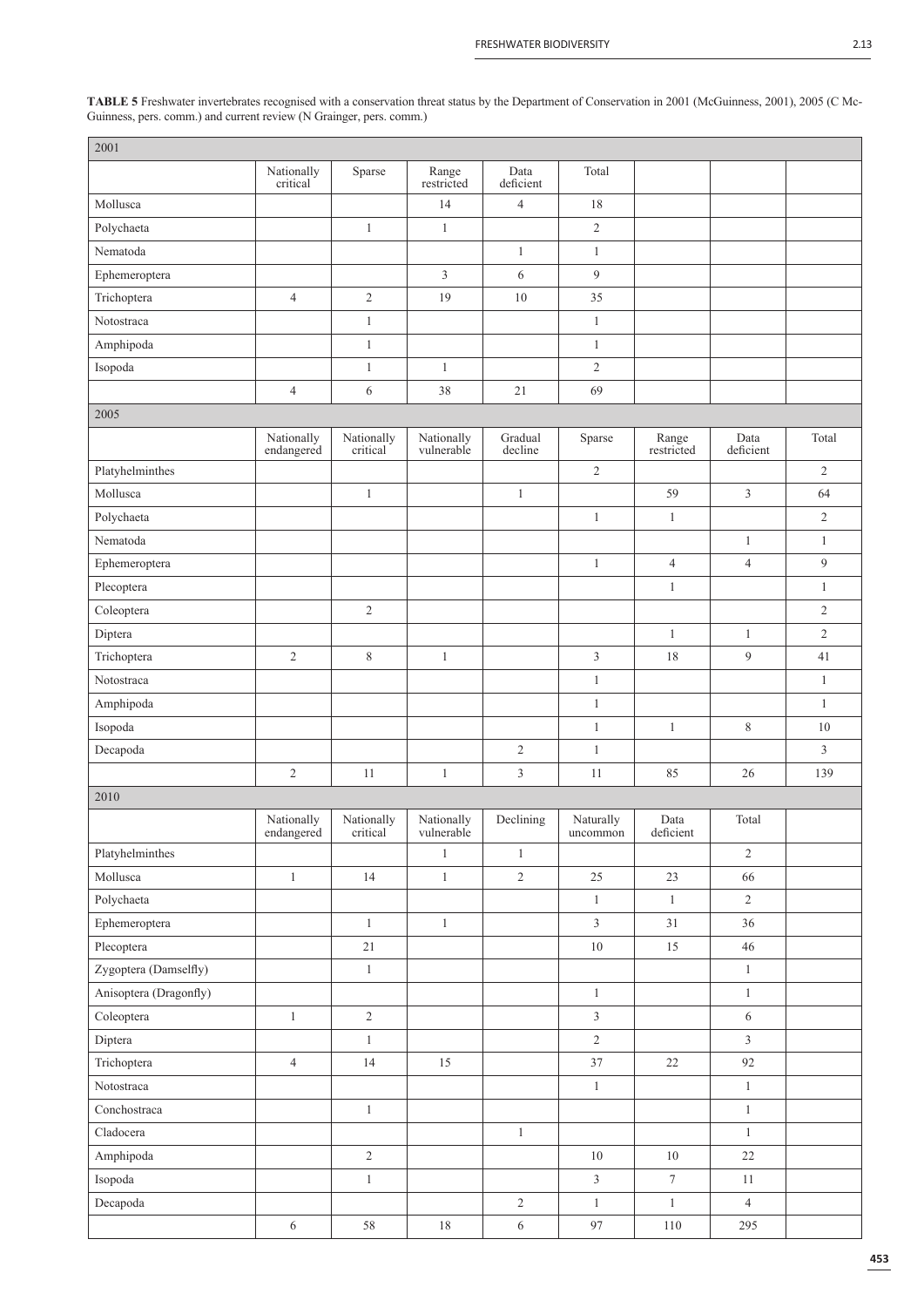decades. The exotic forest sites dipped in the 1990s but there was no significant linear trend for both years and decades, whereas scores for tussock sites declined for both years and decades.

## *Freshwater fish species trends*

Twenty-six fish species had sufficient data over the four decades to be analysed for trends in the proportion of sites they occupied. Twenty (77%) had negative coefficients, meaning the number of sites at which they were found had decreased (Table 3). After correcting for false discovery (FDR) (Benjamini and Hochberg 1995), nine  $(35%)$  of the 26 species had significant trends and all were declines. Of the nine, eight were native, six endemic, and one non-native (brown trout). All nine are migratory: five are amphidromous (black flounder, torrentfish, common bully, bluegill bully, and koaro), two are anadromous (brown trout and common smelt), and one is catadromous (longfin eel). Trends for each species were also measured in the two major land-cover classes; namely, native vegetation (indigenous forest and scrub) and pasture. Coefficients for the trend tests were plotted for these two land-use types to show trends for individual species with land use (Figure 3). The plot of Mann–Kendall proportional site occupancy scores reveals that most species are declining in pasture and native forest.

This decline of freshwater biodiversity in New Zealand echoes global declines in biodiversity. This is not surprising given the drivers of decline in New Zealand and their impacts on freshwater biodiversity are similar to those occurring globally. These pressures include eutrophication, habitat loss and population isolation caused by the damming of rivers, habitat destruction,

growth can lead to extreme fluctuations in oxygen availability. For example, oxygen saturation varies hugely in the Manawatu River below an intensively farmed catchment with an urban wastewater discharge. At this point in the river (Hopelands Road) oxygen saturation levels in summer vary from less than 40% in the early morning to more than 140% in the late afternoon of the same day (Clapcott and Young 2009). These extremes (both low and high) are potentially lethal, or at least harmful, for fish, but because guidelines and measurements are based on sampling that fails to record much of this variation, the detrimental consequences are generally not apparent to resource managers.

## *Freshwater fish biodiversity threats*

In New Zealand the health of freshwater ecosystems has declined substantially in recent years, with almost all water quality parameters measured via the national water quality monitoring network declining significantly over the last two decades (NIWA) 2010). A study of more than 300 lowland waterways showed that 80% of the sites in pasture catchments exceeded guideline levels for phosphorus and nitrogen (Larned et al. 2004), and 44% of monitored lakes in New Zealand are now classed as polluted with excess nutrients and sediment (Verburg et al. 2010).

The relationship between land cover  $-$  a surrogate for land use – and fish communities reveals the likely causes of the declines (see Table 4). In general, deterioration in the health of fresh waters is related to agricultural impacts: excess sediment, phosphorus and nitrogen, as well as faecal pathogens (NIWA 2010). The major driver of this deterioration is the expansion and intensification of agriculture, particularly dairy farming (Wright

> 2007). The decline in fish biodiversity is also related to the loss of habitat, a result of barriers to migration such as hydroelectric dams and weirs and the draining of more than 90% of wetlands, mainly for agricul-

> One of the dominant natural patterns of the distribution of diadromous species within New Zealand is the way species richness and abundance are greatest near the coast in unimpacted waterways but decrease inland (Joy et al. 2000; Joy and Death 2001). This arises from the movement of diadromous species between these two biomes, and has major implications for fish distribution and biodiversity. Although freshwater health progressively deteriorates downstream, so the lower reaches are generally

ture (Joy 2012).



**FIGURE 3** Mann–Kendall trend test scores for trends in proportional site occupancy over the years 1970–2010. Scores for sites in pastoral catchments plotted against scores for sites in native forest (Indigenous forest and Scrub REC classes) catchments.

species invasion, overharvesting, and climate change (Allan and Flecker 1995). While this list of pressures is not comprehensive, it does include the major impacts; however, ascertaining how they interact, particularly the question of whether they are additive or multiplicative, is difficult (Ormerod et al. 2010).

Furthermore, impacts are often not direct. Thus, when nutrients in rivers increase, fish at first are not affected directly (although at high levels these nutrients may be toxic), but algal more degraded, this is where biodiversity potential is highest; conversely, the healthiest waterways lie in the upper reaches of rivers where diversity is naturally lowest. Because diadromous fish comprise a large part of freshwater fish biodiversity, changes in land use, chemical barriers, or physical barriers like dams will affect these fish in particular, and therefore the patterns of diversity and abundance. In the geological past, having part of the population out at sea at any one time was a good bet-hedging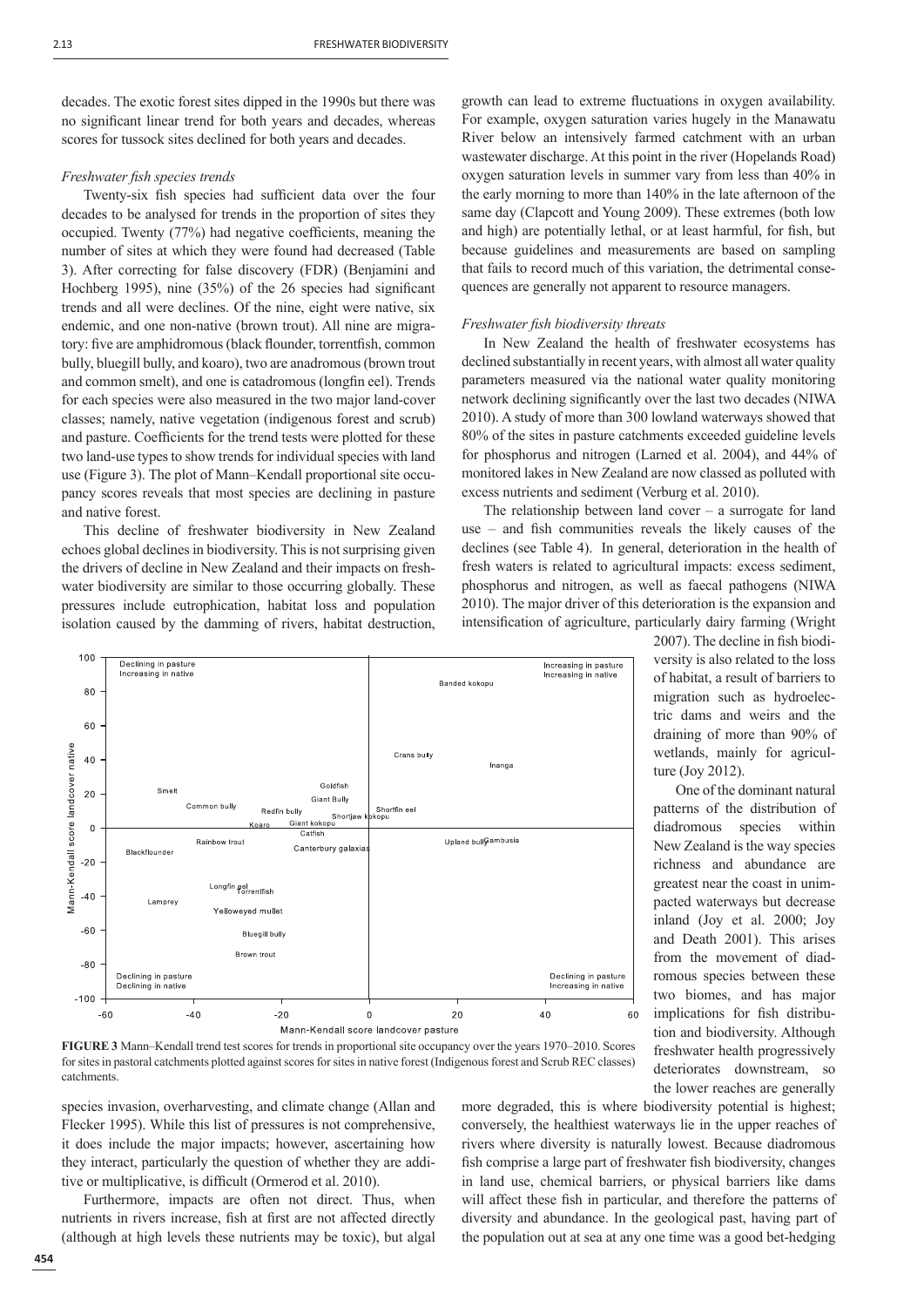strategy, but recent changes wrought on rivers in New Zealand mean this may no longer be true.

Another major impact is accelerated sediment deposition caused by forest clearance and poor management of hill country land. Suspended sediment receives most attention but a major and probably more important issue for native fish is deposited sediment. Most New Zealand fish species are benthic and some spend a considerable proportion of their time in the substrate below the stream bed (McEwan and Joy 2011, in press); this makes them susceptible to sediment build-up because deposited sediment fills the interstitial spaces in which they live, severely reducing the amount of available habitat. Many New Zealand streams are affected by deposition of fine sediment, reducing the number of individuals that can occupy any reach of a waterway.

None of the threatened native fish species are legally protected; indeed, five are harvested commercially and recreationally. The Freshwater Fisheries Act 1983 formally protects the extinct grayling (last seen in the 1930s) and some introduced fish, mainly trout and salmon, but native fish are only protected if they are not used for 'human consumption or scientific purposes'  $-$  which means no protection. Thus, four of the five species that make up the whitebait catch (juveniles of the migratory galaxiids; a popular recreational and commercial seasonal harvest in New Zealand) are listed as threatened.

Other impacts on freshwater fish biodiversity include competition from and predation by exotic fish. The New Zealand freshwater fish fauna evolved without large pelagic species like salmonids, and this has potentially increased the likelihood of negative interactions with these introduced species (McDowall 2006). On the other hand, the economic and sport values of trout mean that without them fresh waters would potentially have less protection and be in a worse state (Joy and Atkinson 2012).

#### The future for freshwater fish biodiversity

The conflicting needs of agricultural intensification, biodiversity conservation, sport fisheries management, and urban spread have created many pressures on water resources. These show no sign of abating – in fact, all are increasing. Despite the many measured impacts on fresh water from intensification of farming, the government is backing a movement for further intensification, mainly of dairy farming, through irrigation in drier areas. Consequently, impacts on freshwater biodiversity will accelerate. Irrigation has already increased; for example, from 1999 to 2006 water allocation grew by 50%, mostly for irrigation, and this is likely to increase substantially. In short, the combination of climate change, agricultural intensification, and further urban spread has very serious consequences for native fish diversity in New Zealand (Ling 2010).

## **NEW ZEALAND'S FRESHWATER INVERTEBRATE FAUNA**

Invertebrates occupy a pivotal role in food webs in running water, by linking fish and periphyton as food and consumers respectively. Consequently, they perform an important ecosystem service in rivers and streams by processing organic matter and regulating the flow of energy. As flying adults, invertebrates also form an important dietary component for many terrestrial food webs, e.g. birds, spiders, and bats (O'Donnell 2004; Polis et al. 2004; Burdon and Harding 2008). Some also provide food for humans (e.g. koura (crayfish) and kākahi (mussel)).

Invertebrates have also become particularly important in the bioassessment of fresh waters in New Zealand through the use of indices such as the Macroinvertebrate Community Index (MCI)

(Boothroyd and Stark 2000) and reference condition modelling (Joy and Death 2003). The taxonomy of many of the groups, particularly the insects, has been well researched since the 1800s (see references in Winterbourn 2000b, 2004), but studies focused on conservation of aquatic invertebrates have been much less common (Collier 1993; Collier et al. 2000). On the other hand, New Zealand's stream invertebrate biodiversity has been the subject of numerous excellent publications, prompted largely by the scientific interest of this biodiversity and its role in water body management (e.g. chapters in Collier and Winterbourn 2000; Winterbourn 2004; Winterbourn et al. 2006; Chapman et al. 2011). This section only briefly reiterates the main points about the general characteristics of the invertebrate fauna, and instead focuses primarily on the environmental drivers of biodiversity and how this diversity is faring in the anthropocene.

## *What is unique about New Zealand's freshwater invertebrate species?*

The New Zealand invertebrate fauna is characterised by a high degree of endemicity at species and genus levels, and by a relatively low number of introduced species (Boothroyd 2000; Winterbourn 2004). Many Northern Hemisphere families are absent and some are only represented by a single species. In general, New Zealand stream insects differ from those in northern climes in having flexible, poorly synchronised life-histories and extended periods of flight and egg-hatching (Scarsbrook 2000). Furthermore, many are generalist feeders; in particular, the guild of specialised leaf-shredding species is meagre compared to similar Northern Hemisphere streams (Winterbourn 2000a). These characteristics reflect New Zealand's climate and topography, with high rainfall and short, steep streams resulting in frequent floods that regularly remove invertebrates and their food (Winterbourn 1997). Although the total invertebrate diversity of New Zealand is lower than that of continental regions, the diversity of individual New Zealand streams is similar to that in North America, Europe, and Asia, but lower than that in South America, Australia and Africa (Thompson and Townsend 2000).

#### *International trends in freshwater invertebrate biodiversity*

As outlined for fish, threats to aquatic invertebrates globally appear to be significantly greater than those for their terrestrial counterparts (Dudgeon et al. 2006; Dudgeon 2010; Strayer and Dudgeon 2010; Vorosmarty et al. 2010). In more developed regions of North America and Europe it is not unusual to find more than a third of freshwater species extinct or imperilled, and globally perhaps 10 000 to 20 000 species are now extinct (Strayer and Dudgeon 2010). Furthermore, the decline in more sedentary invertebrate groups may be as much as twice that for freshwater fish, birds, and mammals (Strayer and Dudgeon 2010). Conservation of freshwater invertebrates also suffers more than that of their larger aquatic vertebrate counterparts from a lack of information and taxonomic resolution (Strayer 2006), with many assessments of invertebrate conservation status being based on only one or two groups, e.g. Odonata or Decapoda. Global threats have apparently not been assessed for any freshwater invertebrate group.

This rate of decline is so dramatic and well advanced that action is urgent. Accordingly, Strayer and Dudgeon (2010) recently appealed to freshwater ecologists to focus more on species conservation in their studies of riverine communities and to coordinate better with research in conservation biology. They also argued that the literature on freshwater conservation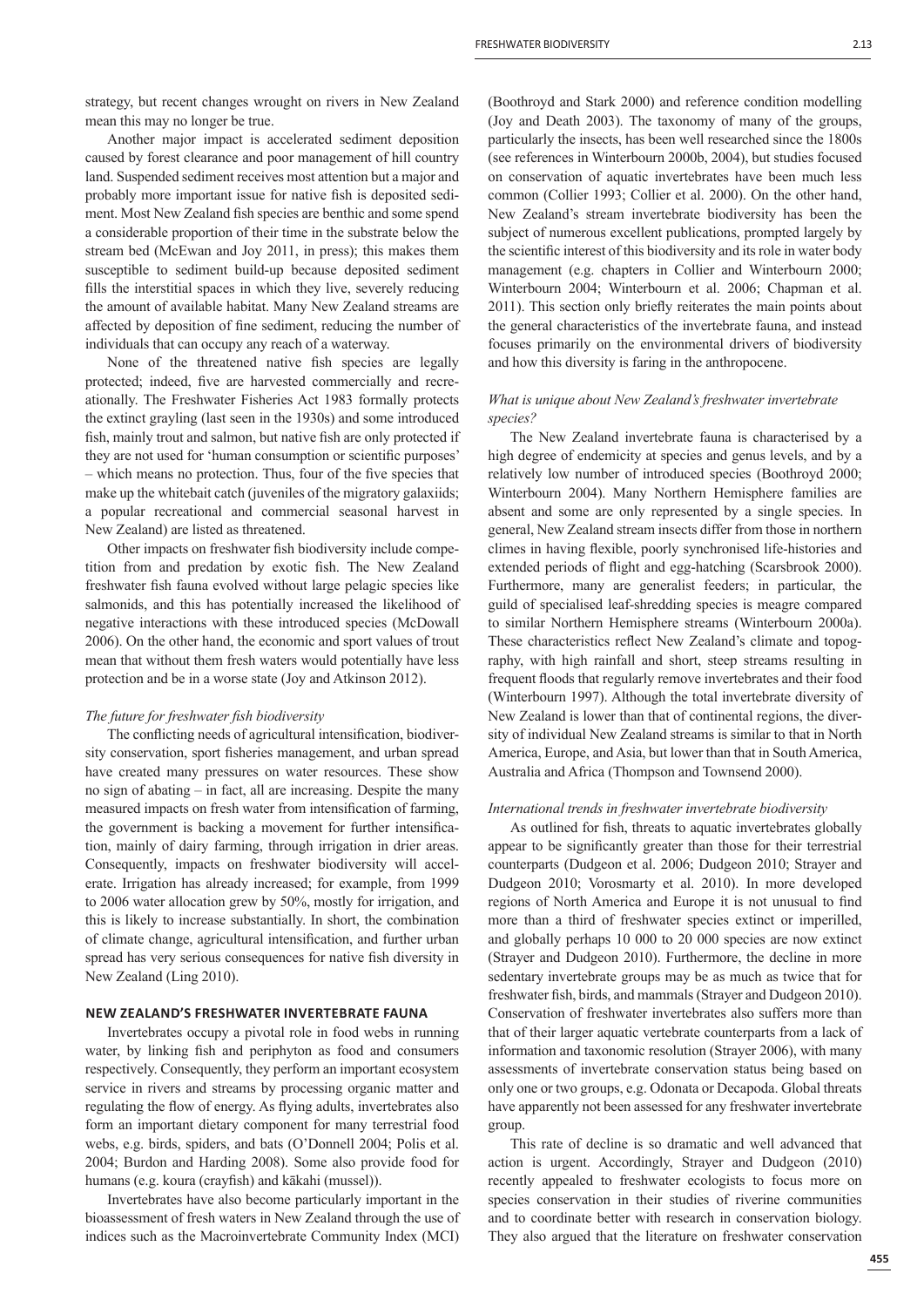is sparse, out of proportion to the number of species in peril, and underrepresented in textbooks on conservation biology. However, these shortcomings may in part be a result of aquatic biologists focusing their research and activity more strongly on habitat restoration and preservation than on conservation of individual species (e.g. Lake et al. 2007; Bunn et al. 2010; Bernhardt and Palmer 2011). In Europe a consortium of scientists is currently compiling available information on the global freshwater fauna under a European Union funded project BioFresh (http://www. freshwaterbiodiversity.eu/).

#### *Conservation status of New Zealand freshwater invertebrates*

In contrast to freshwater fish, for which there is a national database, there is no consistently used national repository of information on aquatic invertebrates, particularly those of conservation interest. Regional councils, NIWA, and universities have databases of information on lake and/or riverine freshwater invertebrates, collected mainly for environmental assessment, but these collections often focus on calculating biological indices like the MCI, and lack the degree of taxonomic resolution (even if it were possible with the juvenile life stages usually collected) necessary to identify invertebrates of conservation concern. Furthermore, although DOC is currently re-evaluating the threat status of freshwater invertebrates (R. Miller pers. comm.), there is no widely available repository of the current status information except for Trichoptera (caddisflies), for which a national database is accessible through the internet (http://nzcaddis.massey.ac.nz/). New Zealand is a signatory to the 1992 and 2012 Conventions on Biological Diversity and has had a biodiversity strategy in place since 2000. Nevertheless, the invertebrate freshwater fauna of New Zealand seems largely ignored from a conservation perspective.

## *Trends in New Zealand freshwater invertebrate biodiversity*

As highlighted above, knowledge of New Zealand's freshwater invertebrate biodiversity is patchy, often anecdotal, and difficult to find. Consequently, it is difficult to know how that biodiversity is faring in the anthropocene. While New Zealand's extensive monitoring network for assessing water quality in rivers does include sampling of invertebrate communities, the taxonomic resolution is not adequate for identifying taxa of conservation interest (Scarsbrook et al. 2000; Scarsbrook 2002; Larned et al. 2004). Thus, applications for resource consents require environmental effects to be assessed, but even when these assessments specifically consider freshwater invertebrate biodiversity, they are based on collections of larvae and are therefore unlikely to allow taxa of conservation concern to be identified. For example, the application process for a proposed hydroelectric development in the South Island included extensive in-stream sampling that revealed no taxa of conservation interest, but two trapping events of adult aquatic invertebrates yielded a handful of taxa new to science, and thus clearly of conservation interest.

Although there is a dearth of specific information on the biodiversity trends of New Zealand's aquatic invertebrates, considerable circumstantial evidence suggests biodiversity is not faring well. As noted earlier, many New Zealand fish taxa are declining, and because both fish and invertebrates live in the same habitats, the invertebrates are likely to be negatively affected by many of the same drivers of decline. Many rare and range-restricted invertebrates live in highly specialised habitats including seeps, springs and braided rivers, all of which are increasingly threatened by agricultural intensification (Scarsbrook et al. 2005; Collier and Smith 2006; Gray et al. 2006; Barquin and Scarsbrook 2008). Diversity in small first to second-order streams is often high, both locally and regionally, and again these habitats are being degraded by human activity (Clarke et al. 2008, 2010; Finn et al. 2011).

Changes in the conservation status of New Zealand freshwater invertebrates reinforce these apparent trends; thus, the number of taxa that might be considered at risk to some degree has increased from 69 in 2002, to 139 in 2005, to 295 in 2010 (Table 1). Although some of this rise reflects increasing knowledge of taxonomy and distribution, the number of nationally critical taxa has increased from 4 in 2002, to 11 in 2005, to 58 in 2010. Even within this assessment there are some clear gaps, with the crayfish *Paranephrops* listed, but its commensal flatworm, the platyhelminth *Temnocephala novaezealandiae*, not listed. Finally, given the gaps in taxonomic knowledge of many of the lesser known groups, the backlog (with many taxonomists) of currently undescribed species, and the lack of sampling of many rarer habitats, information is likely to be lacking for many taxa; indeed, new genera and species with limited distributions are still regularly collected (e.g. *Aupouriella*, a Northland mayfly; Winterbourn 2009). All these indicators suggest New Zealand's invertebrate fauna is faring no better than the international fauna or New Zealand's freshwater fish, and the apparent dearth of focused monitoring of rare or endangered invertebrates bodes ill for the future of our smaller aquatic taxa.

## *Drivers of freshwater invertebrate declines*

Clearly, the multiple stressors on water bodies throughout New Zealand, which may be linked with the decline in fish diversity discussed above, potentially contribute to declines in diversity of the invertebrate fauna. For invertebrates, these stressors include water abstraction for industrial, domestic and agricultural needs (Poff et al. 2003; Arthington et al. 2006; Dewson et al. 2007; Poff and Zimmerman 2010); changes in flow regime (Poff et al. 1997, 2007); invasive species (Olden et al. 2010); channelisation, sedimentation, and eutrophication (Carpenter et al. 1998; Allan 2004; Clapcott et al. 2012); changes in riparian vegetation; and changing climate (Palmer et al. 2008; Strayer and Dudgeon 2010).

One of the most pervasive stresses for New Zealand stream ecosystems is agricultural intensification (Ouinn 2000). Several studies found greater freshwater invertebrate diversity in forested land than in agricultural land (Quinn and Hickey 1990; Harding and Winterbourn 1995; Death and Collier 2010). In contrast, three separate studies found similar richness in forested and non-forested streams (Townsend et al. 1997; Quinn et al. 1997; Scarsbrook and Halliday 1999). When Death (2002) and Death and Zimmermann (2005) examined the effect of canopy removal on periphyton biomass, a major invertebrate food source, they found periphyton biomass increased, resulting in increased diversity. However, the agricultural sites differed from the forest sites only by the absence of forest canopy whereas agricultural streams in other studies will in addition be affected by a range of anthropogenic disturbances arising from changes in land use. Although the effects of agriculture on diversity in streams may depend on the exact nature of intensification, the change in land use from native forest clearly affects the taxonomic composition of those communities: they switch from a fauna dominated by Ephemeroptera, Plecoptera and Trichoptera to one dominated by Mollusca, Chironomidae and Oligochaeta (Harding and Winterbourn 1995; Quinn 2000). However, because all these taxa are represented more or less equally in our threatened species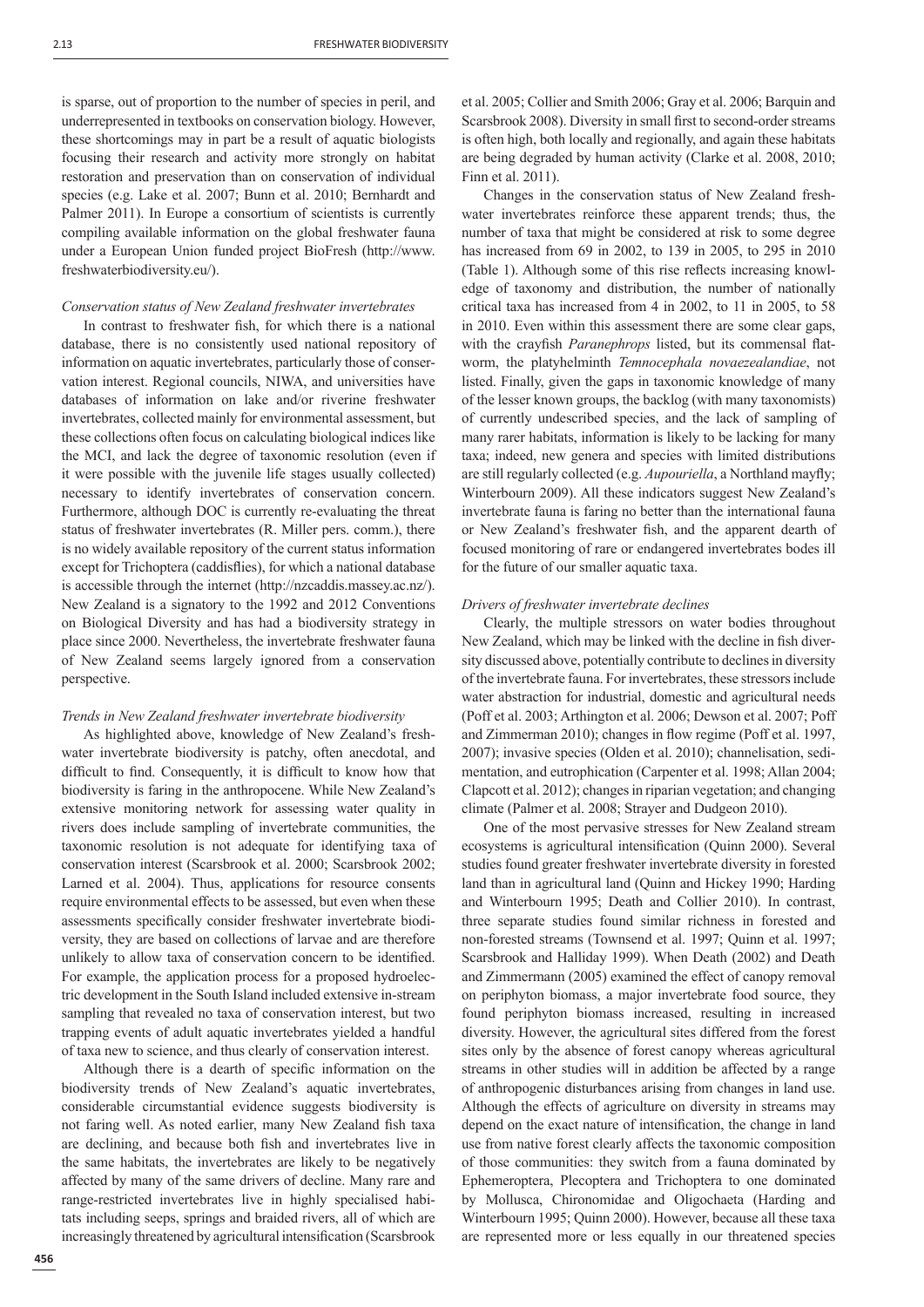lists, it remains unclear how this massive change in land use may have affected the national diversity of our aquatic invertebrates.

# *Linking freshwater invertebrate species loss to ecosystem services and functioning*

As noted earlier, stream invertebrates play a pivotal role in the food web of rivers and streams. The role of biodiversity in ecosystem function has been a major theme of research in ecology (e.g. Kinzig et al. 2001; Loreau et al. 2002; Srivastava and Vellend 2005; Cardinale et al. 2012), and the role of aquatic invertebrate diversity in the functioning of Northern Hemisphere stream ecosystems has been thoroughly investigated (e.g. Jonsson et al. 2001, 2002; Gessner and Chauvet 2002). However, in New Zealand the role of biodiversity in the functioning of running-water ecosystems has had little attention, although the role of ecosystem function for assessing ecological health has been studied extensively (e.g. Young et al. 2004, 2008; Death et al. 2009; Young and Collier 2009; Clapcott et al. 2010). Given the likely impacts of ecosystem stress on biodiversity and the link between environmental impairment and ecosystem function, invertebrate diversity is almost certainly linked directly to the proper functioning of New Zealand's river ecosystems, as it is in the Northern Hemisphere. In particular, the link between diversity and leaf decomposition (one of a number of potential ecosystem functions) has been a traditional focus of ecosystem health assessment, and this link has also been the focus of research on relationships between Northern Hemisphere stream biodiversity and ecosystem function. Unfortunately, the lack of obligate shredders in New Zealand streams may have discouraged freshwater ecologists in New Zealand from examining this link. Many other ecosystem functions are also directly affected by in-stream biodiversity, and these include many that can be considered human ecosystem services, such as nutrient cycling (Cardinale et al. 2002; Cardinale 2011). Yet again, there is clearly a large gap in New Zealand research on the linkage between biodiversity, ecosystem function and environmental stress.

#### **REFERENCES**

- Allan HH, Flecker AS 1995. Biodiversity conservation in running waters. Bioscience 43: 32–43.
- Allan JD 2004. Landscapes and riverscapes: The influence of land use on stream ecosystems. Annual Review of Ecology, Evolution and Systematics 35: 257–284.
- Allibone R, David B, Hitchmough R, Jellyman D, Ling N, Ravenscroft P, Waters J 2010. Conservation status of New Zealand freshwater fish, 2009. New Zealand Journal of Marine and Freshwater Research 44: 271–287.
- Arthington AH, Bunn SE, Poff NL, Naiman RJ 2006. The challenge of providing environmental flow rules to sustain river ecosystems. Ecological Applications 16: 1311–1318.
- Barquin J, Scarsbrook M 2008. Management and conservation strategies for coldwater springs. Aquatic Conservation – Marine and Freshwater Ecosystems 18: 580–591.
- Benjamini Y, Hochberg Y 1995. Controlling the false discovery rate  $-$  a practical and powerful approach to multiple testing. Journal of the Royal Statistical Society Series B – Methodological 57: 289–300.
- Bernhardt ES, Palmer MA 2011. Evaluating river restoration 1. Ecological Applications 21: 1925–1925.
- Boothroyd IKG 2000. Biogeography and biodiversity. In: Collier KJ, Winterbourn MJ eds New Zealand stream invertebrates: ecology and implications for management. Hamilton, New Zealand Limnological Society. Pp. 30–52.
- Boothroyd IKG, Stark JD 2000. Use of invertebrates in monitoring. In: Collier KJ, Winterbourn MJ eds New Zealand stream invertebrates: Ecology and implications for management. Hamilton, New Zealand Limnological Society. Pp. 344–373.

Bunn SE, Abal EG, Smith MJ, Choy SC, Fellows CS, Harch BD, Kennard MJ,

Sheldon F 2010. Integration of science and monitoring of river ecosystem health to guide investments in catchment protection and rehabilitation. Freshwater Biology 55: 223–240.

- Burdon FJ, Harding JS 2008. The linkage between riparian predators and aquatic insects across a stream-resource spectrum. Freshwater Biology 53: 330–346.
- Cardinale BJ 2011. Biodiversity improves water quality through niche partitioning. Nature 472: 86–U113.
- Cardinale BJ, Palmer MA, Collins SL 2002. Species diversity enhances ecosystem functioning through interspecific facilitation. Nature 415: 426–429.
- Cardinale BJ, Duffy JE, Gonzalez A, Hooper DU, Perrings C,Venail P, Narwani A., Mace GM, Tilman D, Wardle DA, Kinzig AP, Daily GC, Loreau M, Grace J.B, Larigauderie A., Srivastava DS, Naeem S 2012. Biodiversity loss and its impact on humanity. Nature 486: 59–67.
- Carpenter SR, Caraco N F, Correll DL, Howarth RW, Sharpley AN, Smith VH 1998. Nonpoint pollution of surface waters with phosphorus and nitrogen. Issues in Ecology. Ecological Society of America.
- Chapman MA, Lewis MH, Winterbourn MJ 2011. Guide to the freshwater crustacea of New Zealand. Christchurch, New Zealand Freshwater Sciences Society.
- Clapcott J, Young R 2009. Temporal variability in ecosystem metabolism of rivers in the Manawatu-Wanganui Region. Report No. 1672, Horizons Regional Council, Palmerston North.
- Clapcott JE, Young RG, Goodwin EO, Leathwick JR 2010. Exploring the response of functional indicators of stream health to land-use gradients. Freshwater Biology 55: 2181–2199.
- Clapcott JE, Collier KJ, Death RG, Goodwin EO, Harding JS, Kelly D, Leathwick JR, Young RG 2012. Quantifying relationships between landuse gradients and structural and functional indicators of stream ecological integrity. Freshwater Biology 57: 74–90.
- Clarke A., Mac Nally R, Bond N, Lake PS 2008. Macroinvertebrate diversity in headwater streams: A review. Freshwater Biology 53: 1707–1721.
- Clarke A, Mac Nally R, Bond NR, Lake PS 2010. Conserving macroinvertebrate diversity in headwater streams: the importance of knowing the relative contributions of alpha and beta diversity. Diversity and Distributions 16: 725–736.
- Closs GP, Smith M, Barry B, Markwitz A 2003. Non-diadromous recruitment in coastal populations of common bully (*Gobiomorphus cotidianus*). New Zealand Journal of Marine and Freshwater Research 37: 301–313.
- Collier KJ 1993. Review of the status, distribution, and conservation of freshwater invertebrates in New Zealand. New Zealand Journal of Marine and Freshwater Research 27: 339–356.
- Collier KJ, Smith BJ 2006. Distinctive invertebrate assemblages in rockface seepages enhance lotic biodiversity in northern New Zealand . Biodiversity and Conservation 15: 3591–3616.
- Collier KJ, Winterbourn MJ eds 2000. New Zealand stream invertebrates: Ecology and implications for management. Christchurch, New Zealand Limnological Society.
- Collier KJ, Fowles CR, Hogg ID 2000. Management, education and conservation. In: Collier KJ, Winterbourn MJ eds New Zealand stream invertebrates: ecology and implications for management. Christchurch, New Zealand Limnological Society. Pp. 374–400.
- Death RG 2002. A model of stream invertebrate diversity for autochthonous streams. Verhandlungen der Internationalen Vereinigung fur Theoretische und Angewandte Limnologie 28: 328–331.
- Death RG, Collier KJ 2010. Measuring stream macroinvertebrate responses to gradients of vegetation cover: When is enough enough? Freshwater Biology 55: 1447–1464.
- Death RG, Zimmermann EM 2005. Interaction between disturbance and primary productivity in determining stream invertebrate diversity. Oikos 111: 392–402.
- Death RG, Dewson ZS, James ABW 2009. Is structure or function a better measure of the effects of water abstraction on ecosystem integrity? Freshwater Biology 54: 2037–2050.
- Dewson ZS, James ABW, Death RG 2007. The influence of reduced flows on stream invertebrate individuals, populations and communities. Journal of the North American Benthological Society 26: 401–415.
- Dudgeon D 2010. Prospects for sustaining freshwater biodiversity in the 21st century: linking ecosystem structure and function. Current Opinion in Environmental Sustainability 2: 422–430.
- Dudgeon D, Arthington AH, Gessner MO, Kawabata ZI, Knowler DJ, Leveque C, Naiman RJ, Prieur-Richard AH, Soto D, Stiassny MLJ, Sullivan CA 2006. Freshwater biodiversity: Importance, threats, status and conservation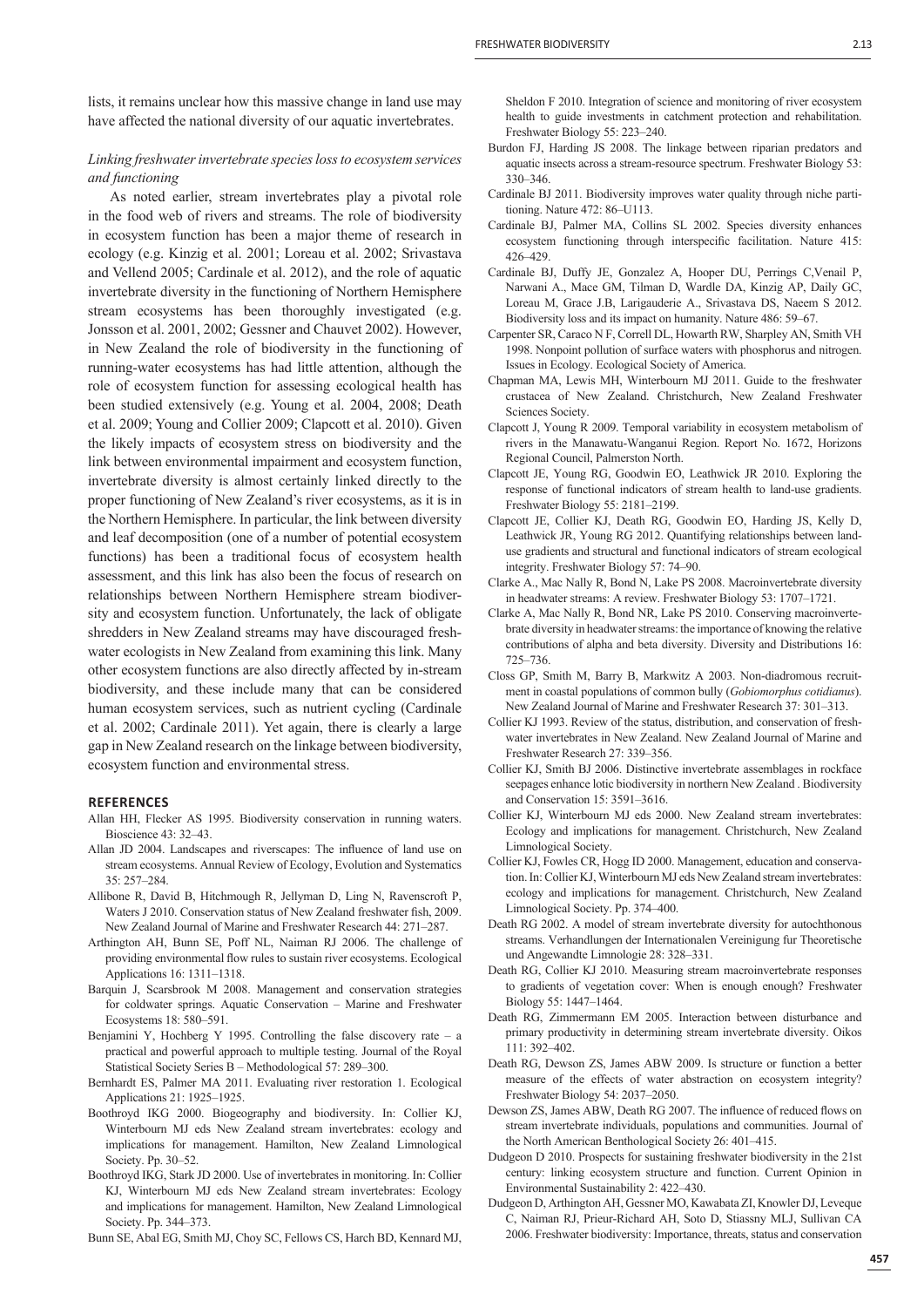challenges. Biological Reviews 81: 163–182.

- Finn DS, Bonada N, Murria C, Hughes JM 2011. Small but mighty: Headwaters are vital to stream network biodiversity at two levels of organization. Journal of the North American Benthological Society 30: 963–980.
- Gessner MO, Chauvet E 2002. A case for using litter breakdown to assess functional stream integrity. Ecological Applications 12: 498–510.
- Gray D, Scarsbrook MR, Harding JS 2006. Spatial biodiversity patterns in a large New Zealand braided river. New Zealand Journal of Marine and Freshwater Research 40: 631–642.
- Harding JS, Winterbourn MJ 1995. Effects of contrasting land use on physicochemical conditions and benthic assemblages of streams in a Canterbury (South Island, New Zealand ) river system. New Zealand Journal of Marine and Freshwater Research 29: 479–492.
- Hitchmough R 2002. New Zealand threat classification system lists. Wellington, Department of Conservation.
- Hitchmough R, Bull L, Cromarty P comps 2007. New Zealand threat classification system lists, 2005.
- Jackson ST, Sax DF 2010. Balancing biodiversity in a changing environment: extinction debt, immigration credit and species turnover. Trends in Ecology and Evolution 25: 153–160.
- Jonsson M, Malmqvist B, Hoffsten PO 2001. Leaf litter breakdown rates in boreal streams: Does shredder species richness matter? Freshwater Biology 46: 161–171.
- Jonsson M, Dangles O, Malmqvist B, Guerold F 2002. Simulating species loss following perturbation: assessing the effects on process rates. Proceedings of the Royal Society of London Series B – Biological Sciences 269: 1047–1052.
- Joy MK 2009. Temporal and land-cover trends in freshwater fish communities in New Zealand's rivers: an analysis of data from the New Zealand Freshwater Database – 1970–2007. A report to the Ministry for the Environment. Massey University.
- Joy MK 2012. Water quality. Beyond Rio: New Zealand's environmental record since the Original Earth Summit. Wellington, World Wildlife Fund.
- Joy MK, Atkinson NK 2012. Salmonids and native fish in New Zealand; are trout to blame for the decline in native fish? Wellington, Wairesearch.
- Joy MK, Death RG 2001. Control of freshwater fish and crayfish community structure in Taranaki, New Zealand: dams, diadromy or habitat structure? Freshwater Biology 46: 417–429.
- Joy MK, Death RG 2003. Biological assessment of rivers in the Manawatu-Wanganui region of New Zealand using a predictive macroinvertebrate model. New Zealand Journal of Marine and Freshwater Research 37: 367–379.
- Joy MK, Death RG 2004. Application of the index of biotic integrity methodology to New Zealand freshwater fish communities. Environmental Management 34: 415–428.
- Joy MK, Henderson IM, Death RG 2000. Diadromy and longitudinal patterns of upstream penetration of freshwater fish in Taranaki, New Zealand New Zealand Journal of Marine and Freshwater Research 34: 531–543.
- Kinzig AP, Pacala SW, Tilman D eds 2001. The functional consequences of biodiversity: Empirical progress and theoretical extensions. Princeton, Princeton University Press.
- Lake PS, Bond N, Reich P 2007. Linking ecological theory with stream restoration. Freshwater Biology 52: 597–615.
- Larned ST, Scarsbrook MR, Snelder TH, Norton NJ, Biggs BJF 2004. Water quality in low-elevation streams and rivers of New Zealand: recent state and trends in contrasting land-cover classes. New Zealand Journal of Marine and Freshwater Research 38: 347–366.
- Leveque C, Oberdorff T, Paugy D, Stiassny MLJ, Tedesco PA 2008. Global diversity of fish (Pisces) in freshwater. Hydrobiologia 595: 545–567.
- Ling N 2010. Socio-economic drivers of freshwater fish declines in a changing climate: a New Zealand perspective. Journal of Fish Biology 77: 1983–1992.
- Loreau M, Naeem S, Inchausti P eds 2002. Biodiversity and ecosystem functioning: synthesis and perspectives. Oxford, Oxford University Press.
- Master LL, Flack SR, Stein BA eds 1998. Rivers of life: critical watersheds for protecting freshwater biodiversity. Arlington, VA, The Nature **Conservancy**
- McDowall RM 1988. Diadromy in fishes: migrations between marine and freshwater environments. London, Croom Helm.
- McDowall RM 1990. New Zealand Freshwater Fishes: A Natural History and Guide. Heinemann Reed, Auckland.
- McDowall RM 1991. Freshwater fisheries research in New Zealand : processes, projects, and people. New Zealand Journal of Marine and Freshwater Research 25: 393–413.
- McDowall RM 2003. Impacts of introduced salmonids on native galaxiids in New Zealand upland streams: A new look at an old problem. Transactions of the American Fisheries Society 132:229-238.
- McDowall RM 2006. Crying wolf, crying foul, or crying shame: alien salmonids and a biodiversity crisis in the southern cool-temperate galaxioid fishes? Reviews in Fish Biology and Fisheries 16:233-422.
- McDowall RM 2010. New Zealand Freshwater Fishes: An Historical and Ecological Biogeography. Springer.
- McDowall RM, Richardson J 1983. The New Zealand freshwater fish database-a guide to input and output. Fisheries Research Division Information leaflet 12. Wellington, Ministry of Agriculture and Fisheries.
- McEwan AJ, Joy MK 2011. Monitoring a New Zealand freshwater fish community using passive integrated transponder (PIT) technology; lessons learned and recommendations for future use. New Zealand Journal of Marine and Freshwater Research 45: 121–133.
- McEwan AJ, Joy MK In press. Habitat use of redfin bullies (*Gobiomorphus huttoni*) in a small upland stream in Manawatu, New Zealand. Environmental Biology of Fishes.
- McIntosh AR 2000. Habitat- and size-related variations in exotic trout impacts on native galaxid fishes in New Zealand streams. Canadian Journal of Fish and Aquatic Science 57: 2140-2151.
- Moyle PB, Leidy RA eds 1992. Loss of biodiversity in aquatic ecosystems: evidence from fish faunas. New York, Chapman and Hall.
- NIWA 2010. Water quality trends at NRWQN sites for the period 1989–2007. National Institute of Water & Atmospheric Research.
- O'Donnell C 2004. River bird communities. In: Harding JS, Mosley MP, Pearson CP, Sorrell BK eds Freshwaters of New Zealand. Christchurch, New Zealand Hydrological Society Inc. and New Zealand Limnological Society Inc. Pp. 18.11–18.19.
- Olden JD, Kennard MJ, Leprieur F, Tedesco PA, Winemiller KO, García-Berthou E 2010. Conservation biogeography of freshwater fishes: Recent progress and future challenges. Diversity and Distributions 16: 496–513.
- Ormerod SJ, Dobson M, Hildrew AG, Townsend CR 2010. Multiple stressors in freshwater ecosystems. Freshwater Biology 55: 1–4.
- Palmer MA, Reidy Liermann CA, Nilsson C, Flourke M, Alcamo J, Lake PS, Bond N 2008. Climate change and the world's river basins: Anticipating management options. Frontiers in Ecology and the Environment 6: 81–89.
- Poff NL, Zimmerman JKH 2010. Ecological responses to altered flow regimes: a literature review to inform the science and management of environmental flows. Freshwater Biology 55: 194–205.
- Poff NL, Allan JA, Bain MB, Karr JR, Prestegaard KL, Richter BD, Sparks RE, Stromberg JC 1997. The natural flow regime: a paradigm for river conservation and restoration. BioScience 47: 769–784.
- Poff NL, Allan JD, Palmer MA, Hart DD, Richter BD, Arthington AH, Rogers KH, Meyers JL, Stanford JA 2003. River flows and water wars: Emerging science for environmental decision making. Frontiers in Ecology and the Environment 1: 298–306.
- Poff NL, Olden JD, Merritt DM, Pepin DM 2007. Homogenization of regional river dynamics by dams and global biodiversity implications. Proceedings of the National Academy of Sciences (USA) 104: 5732–5737.
- Polis GA, Power ME, Huxel GR eds 2004. Food webs at the landscape level. Chicago, IL, University of Chicago Press.
- Quinn JM 2000. Effects of pastoral development. In: Collier KJ, Winterbourn MJ eds New Zealand stream invertebrates: ecology and implications for management. Hamilton, New Zealand Limnological Society. Pp. 208–229.
- Quinn JM, Hickey CW 1990. Characterisation and classification of benthic invertebrate communities in 88 New Zealand rivers in relation to environmental factors. New Zealand Journal of Marine and Freshwater Research 24: 387–409.
- Quinn JM, Cooper AB, Davies-Colley RJ, Rutherford JC, Williamson RB 1997. Land use effects on habitat, water quality, periphyton, and benthic invertebrates in Waikato, New Zealand, hill-country streams. New Zealand Journal of Marine and Freshwater Research 31: 579–597.
- Ricciardi A, Rasmussen JB 1999. Extinction rates of North American freshwater fauna. Conservation Biology 13: 1220–1222.
- Scarsbrook MR 2000. Life-histories. In: Collier KJ, Winterbourn MJ eds New Zealand stream invertebrates: Ecology and implications for management. Hamilton, New Zealand Limnological Society. Pp. 76–99.
- Scarsbrook MR 2002. Persistence and stability of lotic invertebrate communities in New Zealand. Freshwater Biology 47: 417–431.
- Scarsbrook MR, Halliday J 1999. Transition from pasture to native forest landuse along stream continua: Effects on stream ecosystems and implications for restoration. New Zealand Journal of Marine and Freshwater Research 33: 293–310.